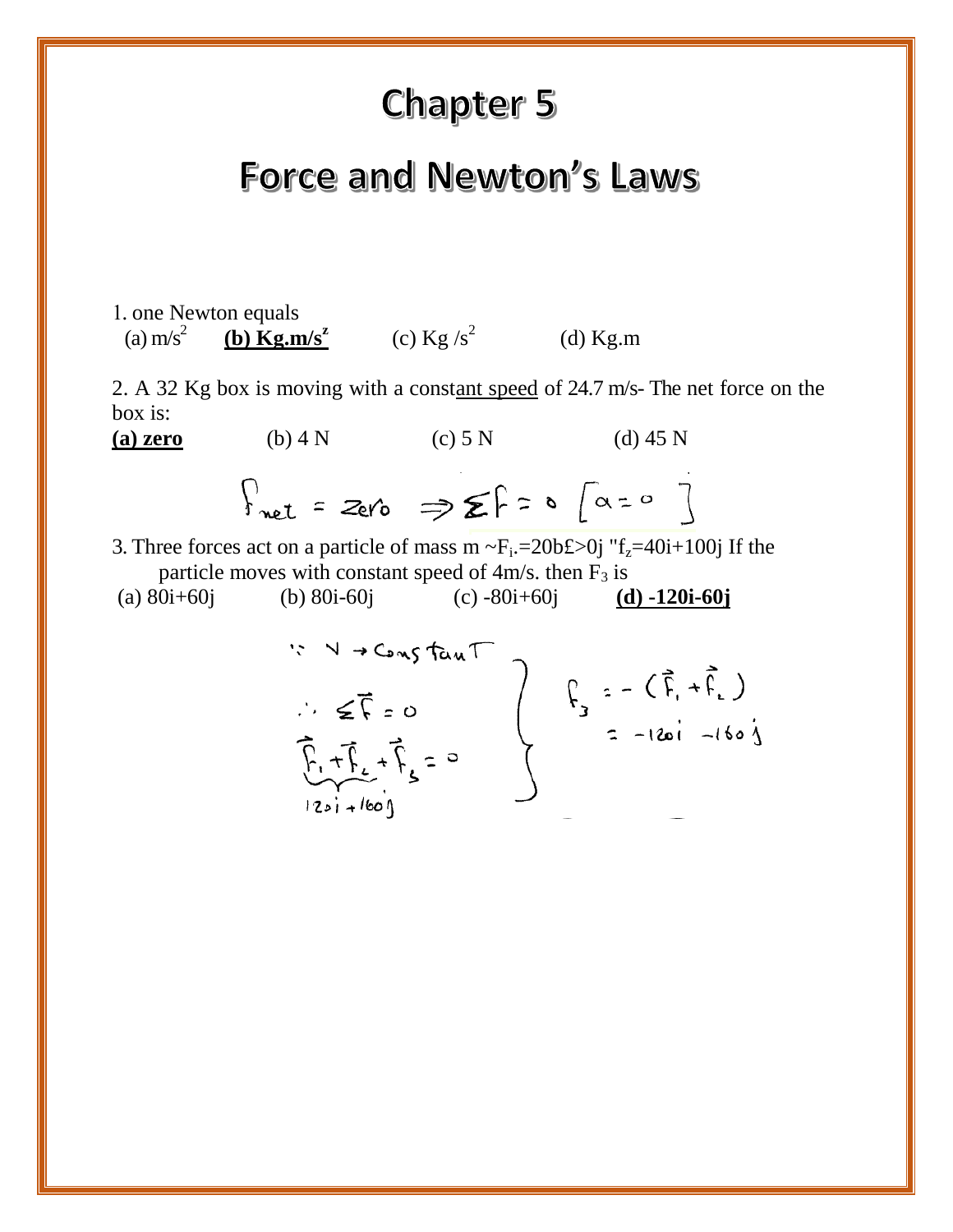4. ln which figure of the following the particle moves with constant velocity?



5. When a force of 10N is applied to a body its acceleration is  $2m/s^2$ . The mass of the body is:

(a) 20kg (b) 10kg (c) 0.5kg **(d) 5kg**  $F = 10 N$ <br>a=2m/s<sup>2</sup>  $\sim 2$ <br>m=??

6. A force accelerates a 5kg particle from rest to a speed of 12 m/S in 4s. The magnitude of this force is:

(a) 10 N (b) Zero (c) 20 N (d) 15N  
\n
$$
m=5 k y
$$
  
\n $v_0=0$   
\n $v_1=2 m/5$   
\n $t=45$   
\n $\alpha = 3 m/5^2$   
\n $\alpha = 3 m/5^2$   
\n $\alpha = 3 m/5^2$   
\n $\alpha = 3 m/5$   
\n(b) Zero (c) 20 N (d) 15N (e) 15N (f) 15N (g) 15N (h) 15N (h) 15N (i) 15N (j) 15N (k) 15N (l) 15N (l) 15N (l) 15N (l) 15N (l) 15N (l) 15N (l) 15N (l) 15N (l) 15N (l) 15N (l) 15N (l) 15N (l) 15N (l) 15N (l) 15N (l) 15N (l) 15N (l) 15N (l) 15N (l) 15N (l) 15N (l) 15N (l) 15N (l) 15N (l) 15N (l) 15N (l) 15N (l) 15N (l) 15N (l) 15N (l) 15N (l) 15N (l) 15N (l) 15N (l) 15N (l) 15N (l) 15N (l) 15N (l) 15N (l) 15N (l) 15N (l) 15N (l) 15N (l) 15N (l) 15N (l) 15N (l) 15N (l) 15N (l) 15N (l) 15N (l) 15N (l) 15N (l) 15N (l) 15N (l) 15N (l) 15N (l) 15N (l) 15N (l) 15N (l) 15N (l) 15N (l) 15N (l) 15N (l) 15N (l) 15N (l) 15N (l) 15N (l) 15N (l) 15N (l) 15N (l) 15N (l) 15N (l) 15N (l) 15N (l) 15N (l) 15N (l) 15N (l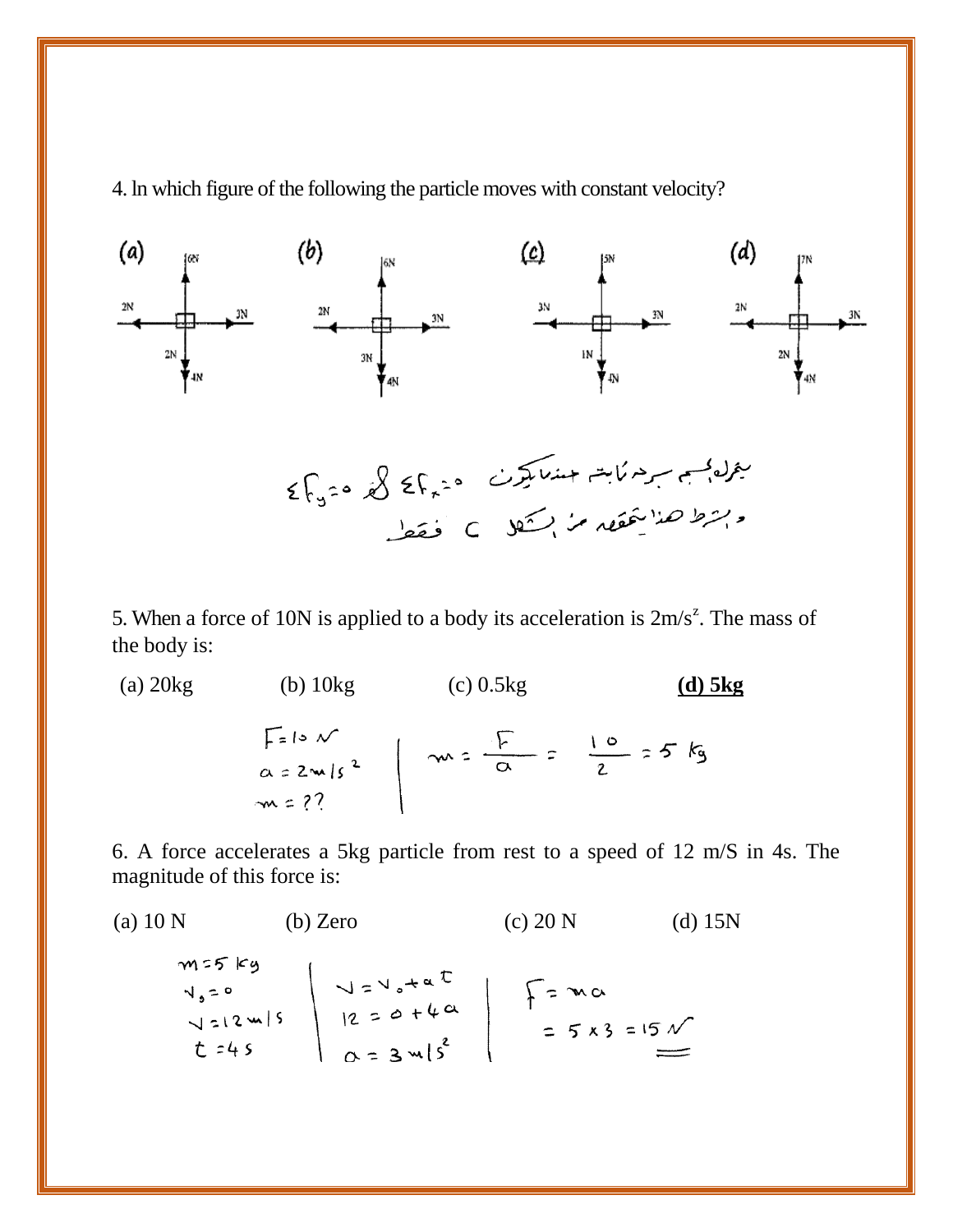7. If the acceleration of a 1.0 kg moving particle by a force F is a = 3i +4j m/s<sup>2</sup>, the magnitude of the acting force is:

(a) 2.5N  
\n
$$
\begin{array}{ccc}\n& (b) 7.5N & (c) 5N & (d) 10N \\
& (d) 10N & (e) 5N & (f) 3N \\
& (e) 5N & (g) 10N\n\end{array}
$$
\n $\begin{array}{c|c}\n\overline{F} = & (e) 5N & (g) 10N \\
& (h) 7.5N & (i) 10N\n\end{array}$ 

8. An elevator of total mass 2000kg moves upward. The tension in the cable pulling the elevator is 24000N. the acceleration of the elevator is. (b) 9.8 m/s<sup>2</sup> (c)  $12 \text{m/s}^2$ (d)  $4m/s^2$ 



9. From the figure the normal force on a block of weight 60N sliding down a frictionless plane is:

(a)  $50N$  (b)  $30N$  (c)  $25N$  (d)  $40N$ 





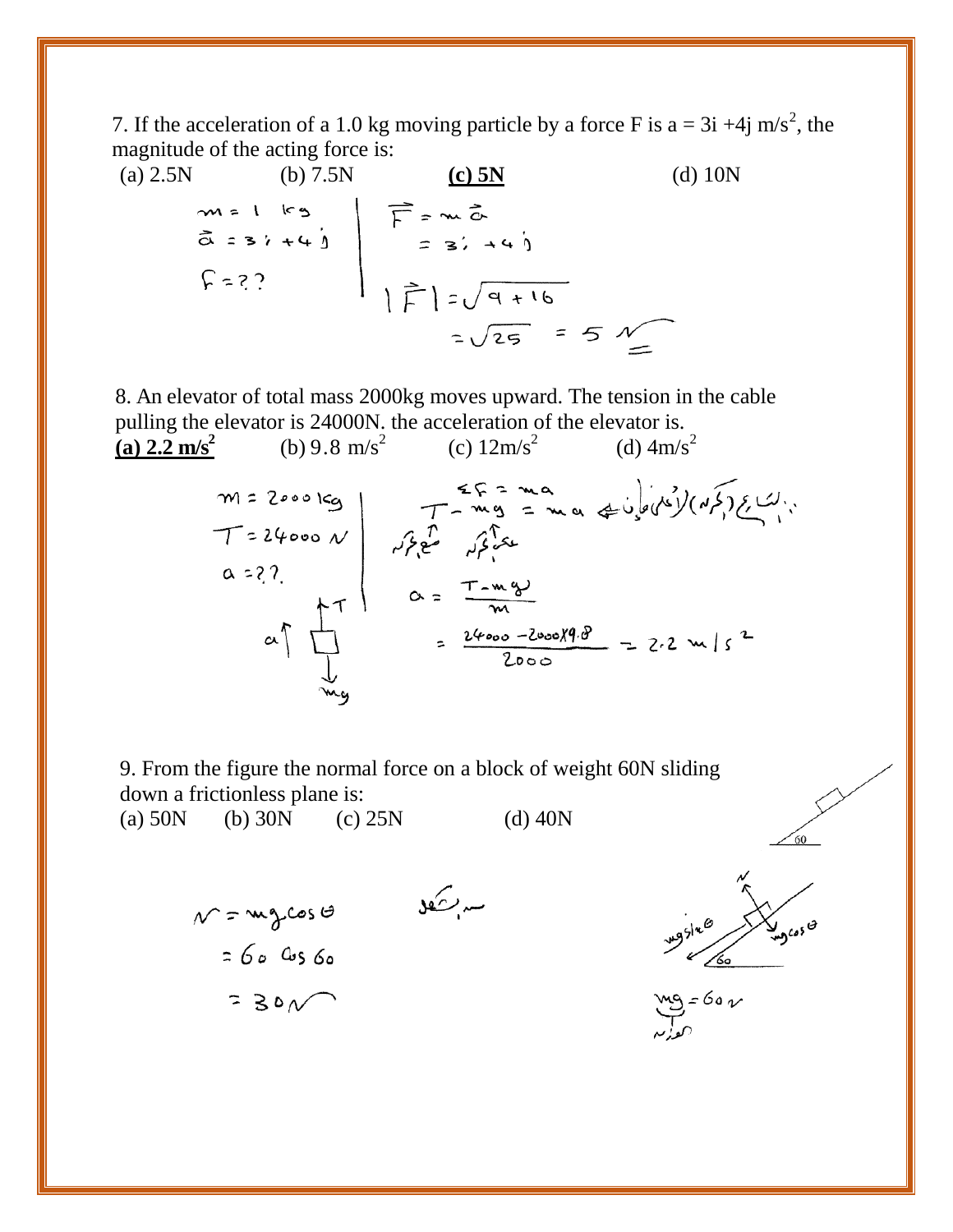10. A block of mass  $4kg$  is pushed up a smooth  $30^{\circ}$  inclined plane by a constant force of magnitude 40N and parallel to the incline, the magnitude of the acceleration of the block is.



11. *if the mass of the block is 5kg. Find T if the block moves with constant velocity upward the smooth inclined plane, (or at rest ) (a) 45N* **(b) 24.5 N** *(c) 42N (d) 25N*



12. A force of 10 N is acting on an object of mass 10 kg. What is the acceleration produced in it?

 **a) 1m/s<sup>2</sup>** b)  $100 \text{ m/s}^2$ c)  $2 \text{ m/s}^2$ d)  $10 \text{ m/s}^2$  $F = ma \rightarrow a =$ F  $\boldsymbol{m}$ =  $\frac{10}{10} = 1 \frac{m}{s^2}$ 

13. 1 newton = \_\_\_\_\_\_\_\_ a) 1 kg .m /s b) 1 kg / m.s<sup>2</sup> **c) 1 kg. m / s<sup>2</sup>** d) kg .m.s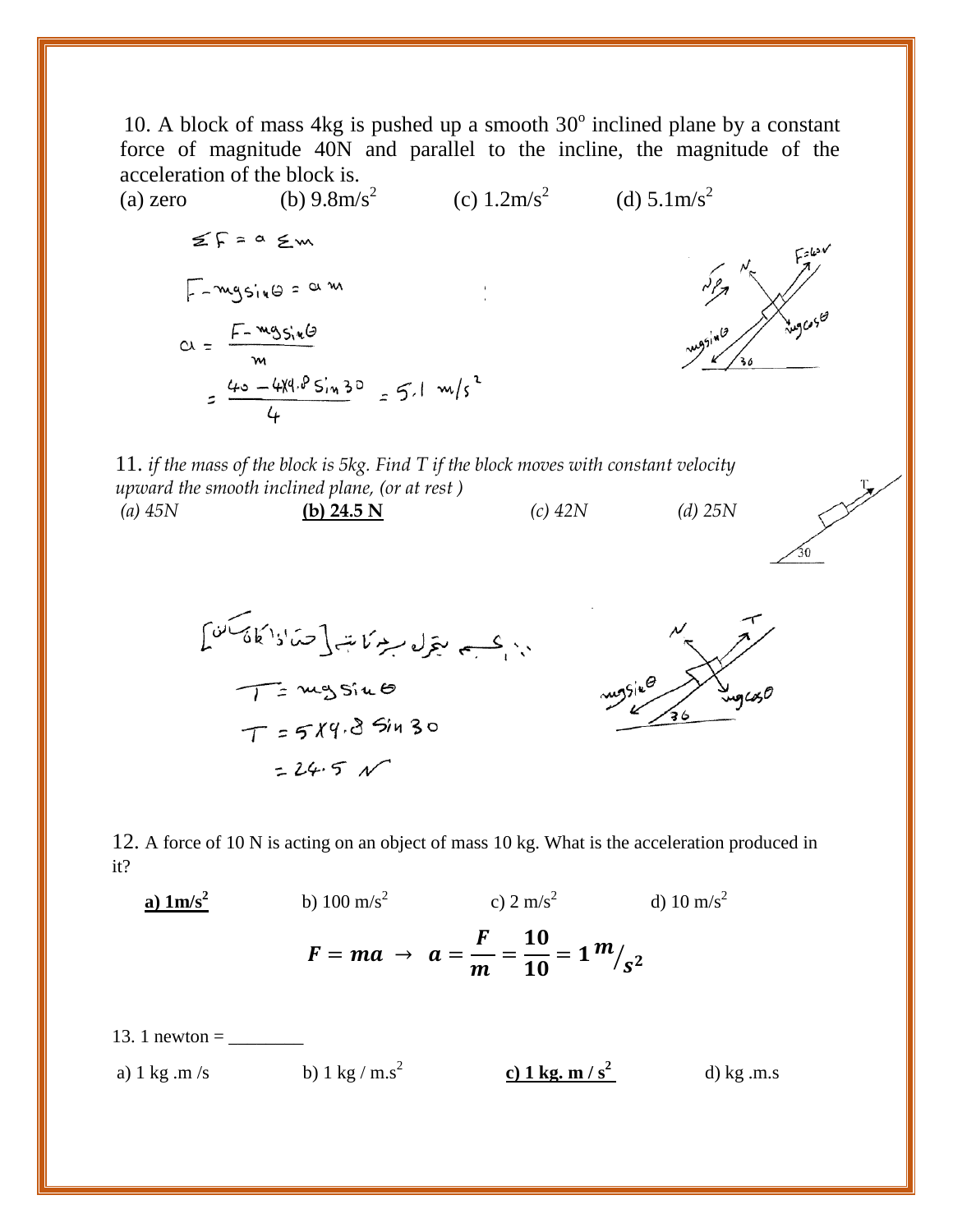**Question 14 : 5***kg* **picture frame is held up by two ropes, each inclined 45 <sup>o</sup>below vertical, as shown below. What is the tension in each of the ropes?**

$$
\sum F_x = 0
$$
  

$$
T_1 \cos 45 - T_2 \cos 45 = 0 \dots 1
$$
  

$$
\therefore T_1 \cos 45 = T_2 \cos 45 \dots 2
$$
  

$$
\sum F_y = 0
$$

$$
T_1 \sin 45 + T_2 \sin 45 - mg = 0 \dots 3
$$
  
From 2

 $T_1 \cos 45 = T_2 \cos 45$ 

So  $T_1 = T_2$  ... ... ... ... ... . 4

**Using 4 in 3** 

 $T_1 \, sin45 + T_1 \, sin45 - mg = 0$ 

 $2T_1 \sin 45 - mg = 0$ 

 $2 T_1 \, sin45 = mg$ 

$$
T_1 = \frac{mg}{2 \sin 45} = \frac{5 \times 9.8}{2 \times \sin 45} = 34.6 N
$$

**By using 4**  $T_1 = T_2$ 

 $T_2 = 34.6 N$ 



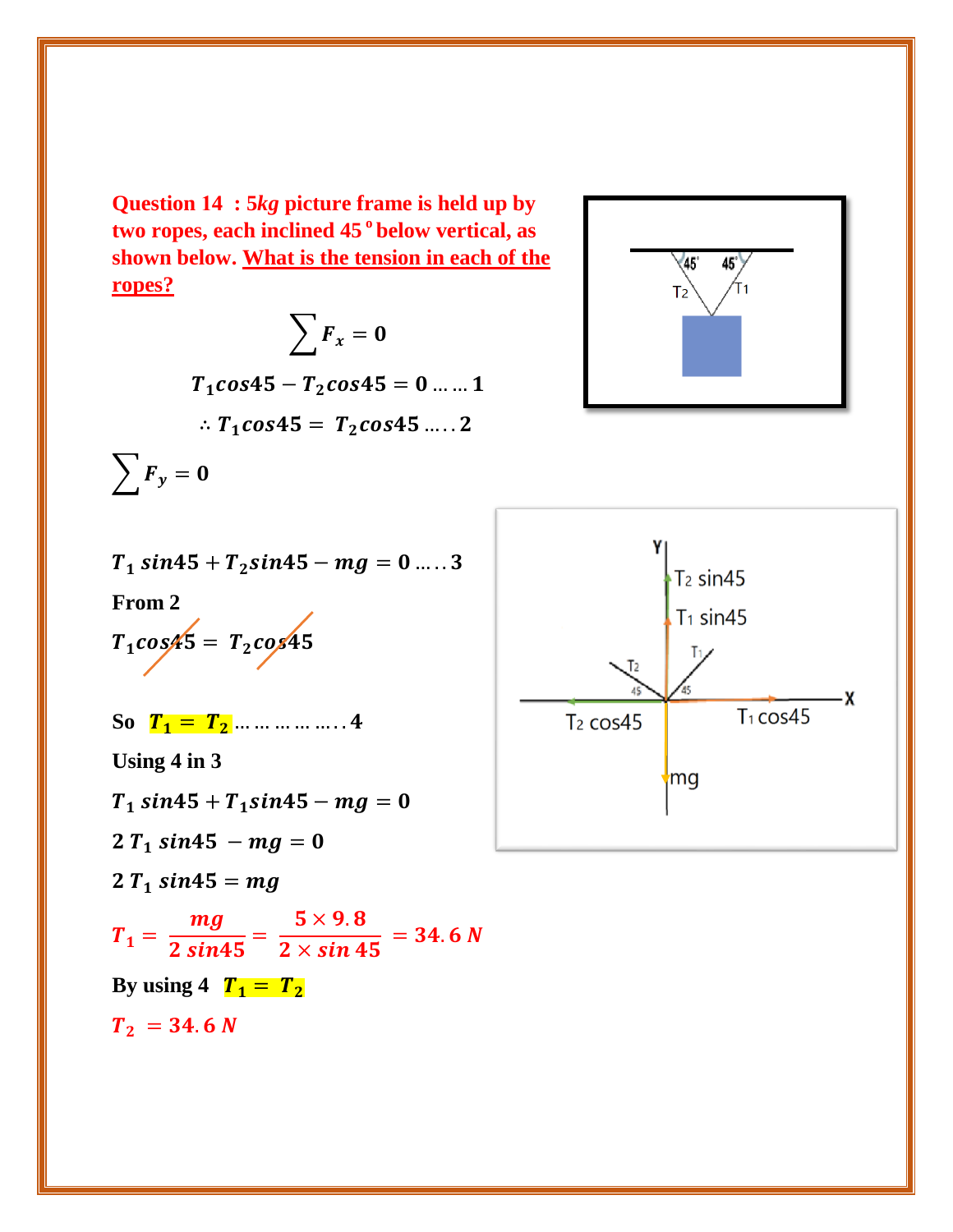**Question 15: Two forces act on 4.5 kg block resting on frictionless surface as shown. What is the magnitude of the horizontal acceleration of the block?**

$$
\sum \boldsymbol{F}_x = \boldsymbol{ma}
$$

 $F_1 \cos 43 + F_2 = ma$ **5.9 cos 43 + 3.7 = ma**   $a =$  $5.9 \cos 43 + 3.7$ 4.5  $a = 1.78 \frac{m}{s^2}$ 



 $5.9N<sub>1</sub>$ 

 $F<sub>1</sub>$ 

**Question 16 : A block with a mass of 2.5 kg is placed on an inclined plane. The angle of the incline is 20 degree**.

**Determine the acceleration of the block as it slides down the plane ?**



$$
\sum F_x = ma
$$
  
- $mfg \sin 20 = ma$   
 $a = -g \sin 20 = -9.8 \times \sin 20$   
 $a = -3.4 \frac{m}{s^2}$ 

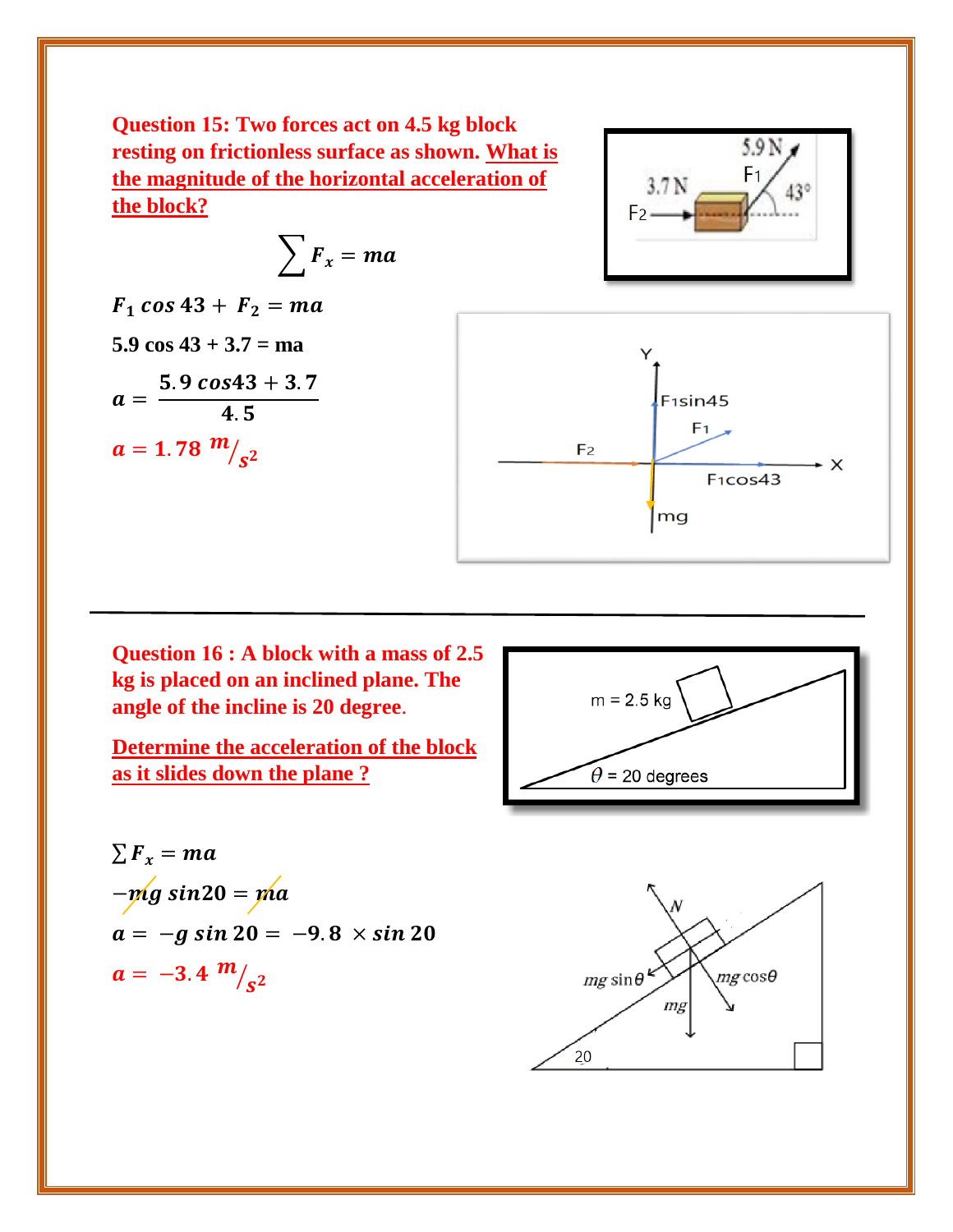



 $\sum F_x = 0$  $T_2 \cos 50 - T_1 = 0 \dots \dots \dots 1$  $T_1 = T_2 \cos 50 \dots \dots \dots 2$  $\sum F_y = 0$  $T_2 \sin 50 - w = 0$  $T_2 =$  $W$  $\frac{1}{\sin 50}$  = 600  $\frac{1888}{\sin 50}$  = 783 N

So we can find  $T_1$  by using equation 2

 $T_1 = 783 \cos 50 = 503 N$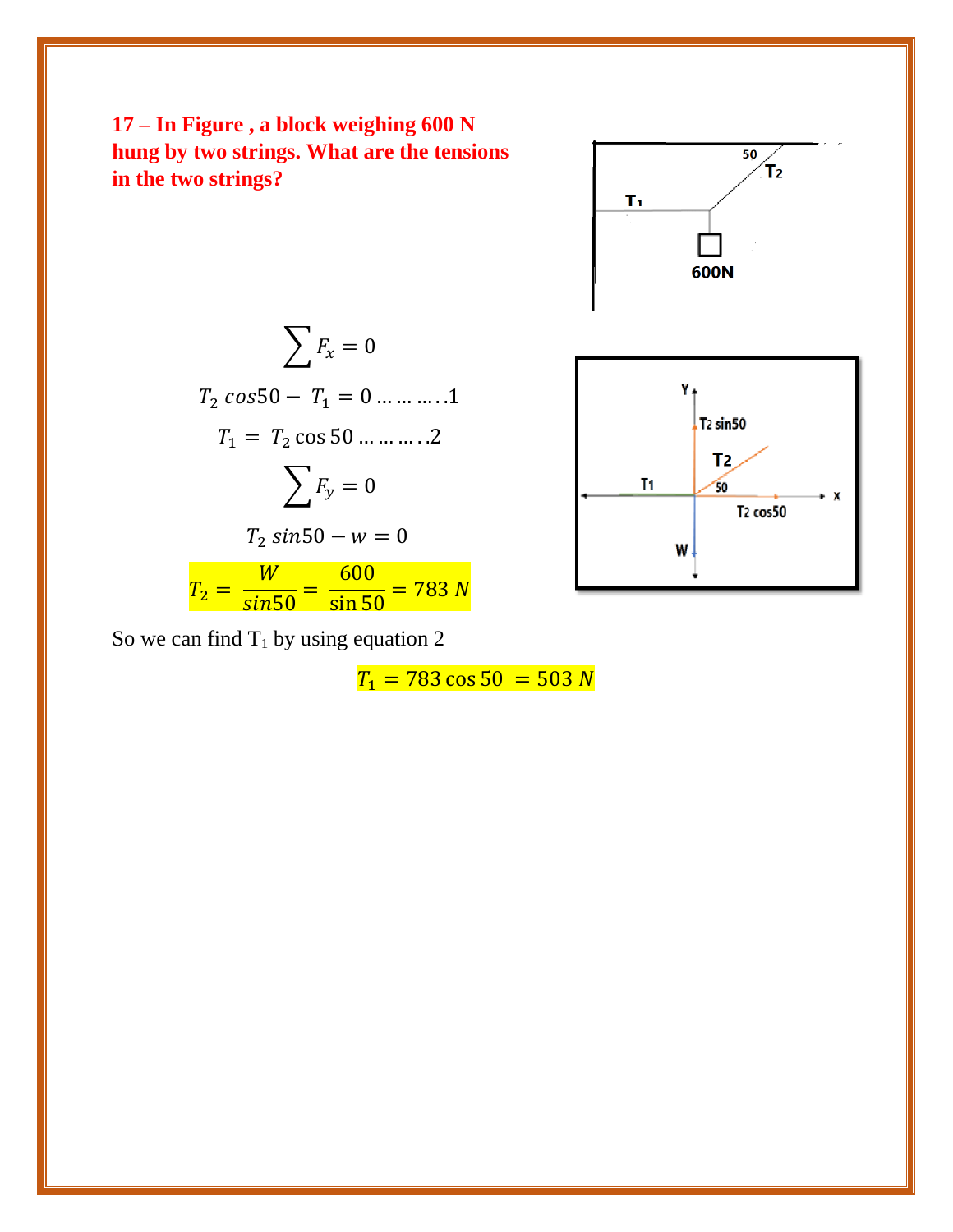18- Two forces, *F*1 and *F*2, act on a 5-kg mass. If *F*1 =20 N and *F*2 =15 N*,* Find the acceleration in (a) and (b) of the Figure

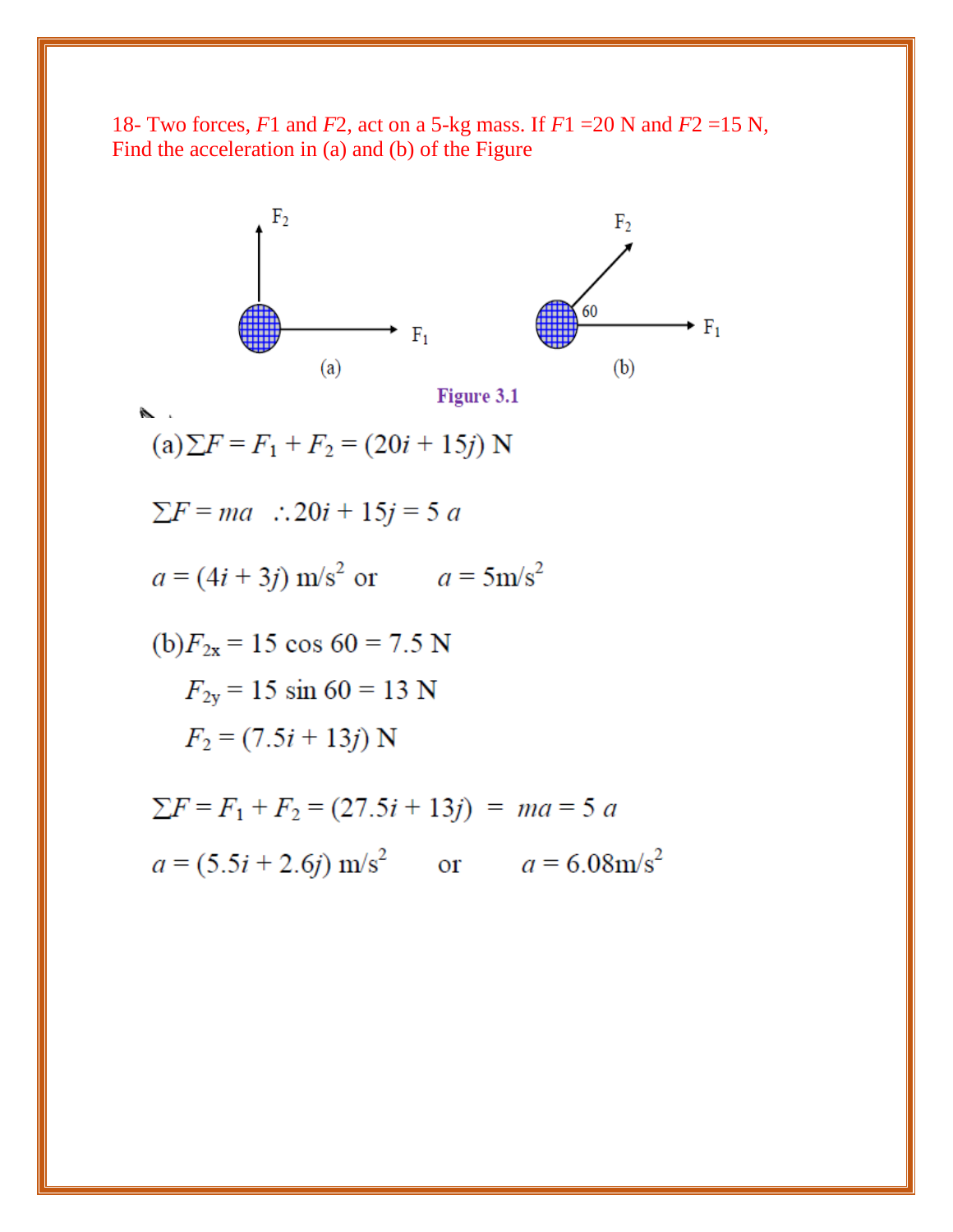19- Two blocks having masses of 2 kg and 3 kg are in contact on a fixed smooth inclined plane as in Figure. (a) Treating the two blocks as a composite system, calculate the force *F* that will accelerate the blocks up the incline with acceleration of  $2m/s^2$ ,



We can replace the two blocks by an equivalent 5 kg block as shown in Figure 3.3. Letting the  $x$  axis be along the incline, the resultant force on the system (the two blocks) in the  $x$  direction gives